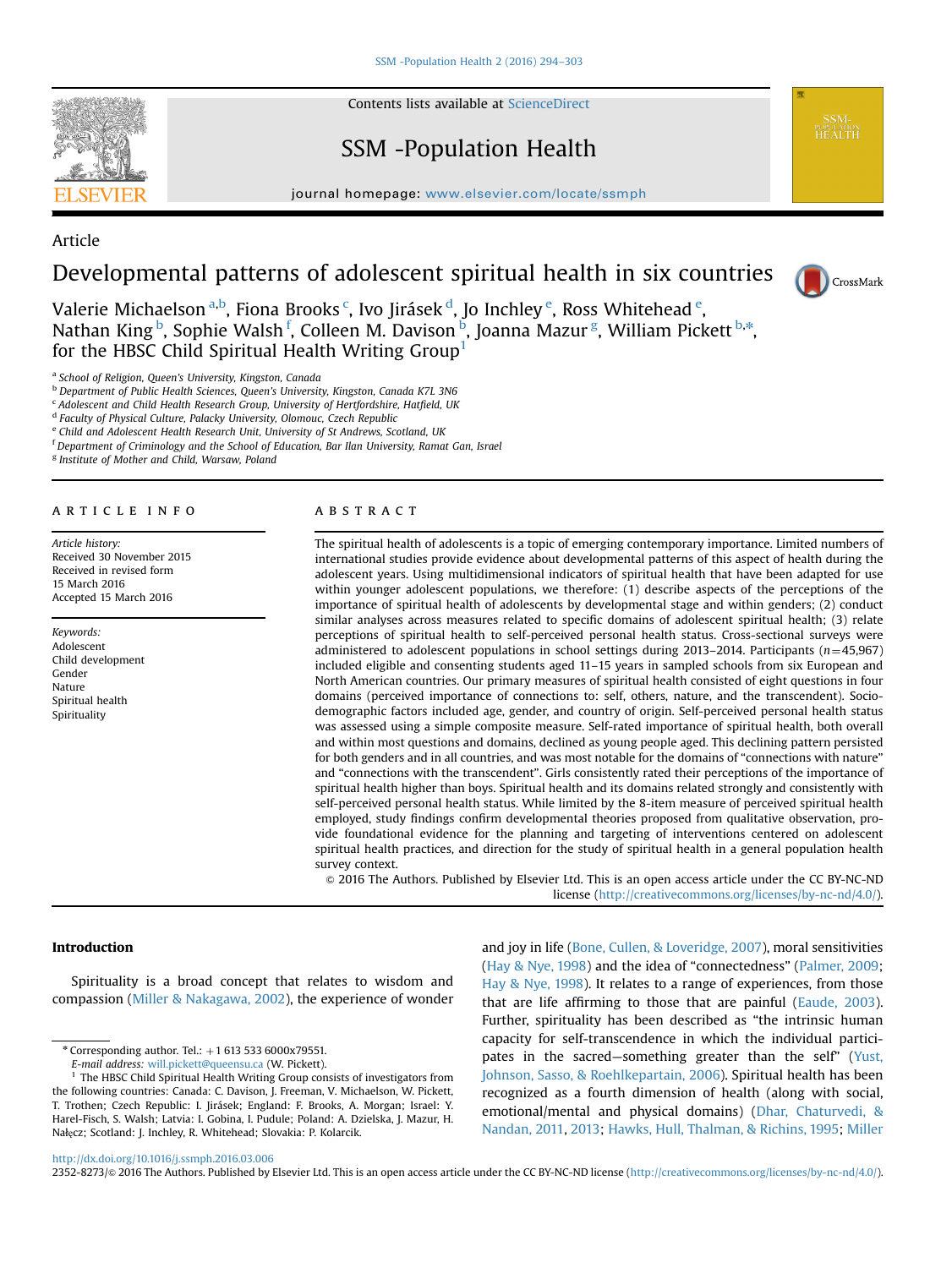[& Thoresen, 2003;](#page-8-0) [Udermann, 2000](#page-9-0)), and we understand it to be under this broader construct of spirituality.

While the spiritual dimension of health has re-emerged as part of an important discussion in health literature, there is little consensus in the literature as to a concise definition ([Hawks et al.,](#page-8-0) [1995](#page-8-0); [Vader, 2006\)](#page-9-0). Because this field is evolving, we argue that it is premature to propose a single, succinct definition as being able to capture this multi-dimensional and somewhat elusive construct. However, in order to facilitate dialogue, we propose the following working definition. Spiritual health is a dimension of health that entails a condition of spiritual well-being. This is a "way of being" that involves some capacity for awareness of the sacred qualities of life experiences and is characterized by connections in four domains: (1) connections to self, (2) others, (3) nature, and (4) with a sense of mystery or larger meaning to life, or whatever one considers to be ultimate. Spiritual development is also important to consider. It relates to the developmental process of nurturing the human capacity for spiritual health. [Benson, Roehlkepartain, and](#page-7-0) [Rude \(2003\)](#page-7-0) describe it as the "developmental 'engine' that propels the search for connectedness, meaning, purpose, and contribution" ([Benson et al., 2003](#page-7-0), p. 205). While our study has the narrow focus of describing developmental patterns related to perceptions of the importance of spiritual health, it belongs in a larger and emerging academic conversation about both spirituality and spiritual development.

There are possible benefits to including spiritual health as part of a holistic conceptualization of adolescent health and well-being. Such thinking considers the health of children as dynamic and integrated whole human beings as opposed to using a more compartmentalized approach. In particular, this is consistent with the teachings of many Indigenous cultures and also reflects a growing body of contemporary research in more secular societies that demonstrates the importance of spiritual health to adolescent populations [\(King, Ramos, & Clardy, 2013;](#page-8-0) [Roehlkepartain, King,](#page-8-0) [Wagener,](#page-8-0) & [Benson, 2006\)](#page-8-0). It is also in keeping with principles laid out in the United Nations Convention on the Rights of the Child, which outlines a child's right to a sense of spiritual well-being and refers explicitly to these spiritual rights in four of its articles ([UNICEF, 1989](#page-9-0)). To illustrate, the Convention states that the child "be given opportunities… to enable him [sic] to develop physically, mentally, morally, spiritually and socially in a healthy and normal manner and in conditions of freedom and dignity" ([UNICEF, 1989\)](#page-9-0).

Research in the field of child spiritual health is challenged by the multidisciplinary nature of the concept and the fact that there are subtle differences in language and definitions applied across disciplines, and approaches to presentation of findings. Child spirituality has been referred to as a concept that can be "described but that is very difficult to define" [\(Eaude, 2003](#page-8-0)). There is some agreement that it involves some capacity for awareness of the sacred qualities of life experiences, and that these are especially connected to being in relationship. This is typically expressed (as per our working definition) in the four relational domains. This is in keeping with conceptual frameworks developed by scholars including [Fisher \(2011\)](#page-8-0) and [Hay and Nye \(1998\)](#page-8-0).

In addition, it is important to distinguish between the concepts of spirituality and religiosity. While religious traditions can sometimes be vehicles for spiritual experience and growth, child spirituality has been viewed as a more universal construct, one that is not dependent on, or contained by, religious expression ([Crompton, 1999\)](#page-8-0). Many studies on adult populations have explored spirituality as separate from religiosity, and identify these experiences as "spiritual-but-not-religious" ("SBNR") [\(Schnell,](#page-8-0) [2012\)](#page-8-0), "non-religious spirituality" [\(Jirásek, 2013;](#page-8-0) [Hyland, Wheeler,](#page-8-0) [Kamble,](#page-8-0) & [Masters, 2010\)](#page-8-0), "atheistic spirituality" [\(Nolan, 2009\)](#page-8-0), and "humanist spirituality" ([Kaufman, 1987](#page-8-0)). While this may also be a common experience in child populations, because of some natural overlaps between spirituality and religion, it is more difficult for children—especially younger children who have not yet developed the ability to think abstractly—to be able to clearly distinguish spirituality and religiosity as separate concepts ([Crompton, 1999\)](#page-8-0). Our study is based on the assumption that while many children experience spirituality and religion in similar contexts, children do not need to be religious in order to be spiritual.

Spirituality-based practices provide one foundation for health and its promotion ([Lippman & Keith, 2006;](#page-8-0) [Sallquist, Eisenberg,](#page-8-0) [French, Purwono,](#page-8-0) & [Suryanti, 2010\)](#page-8-0). In educational and clinical settings, examples include interventions that focus on exposures to nature ([Louv, 2005](#page-8-0); [2012\)](#page-8-0), and techniques such as self-quieting exercises and meditation and related mindfulness exercises ([Simkin](#page-8-0) & [Black, 2014](#page-8-0); [Shonin, Van Gordon,](#page-8-0) & Griffi[ths, 2012\)](#page-8-0). Such practices are becoming common in many schools, hospitals, and outpatient settings [\(Blaney](#page-7-0) [& Smythe, 2014;](#page-7-0) [Thompson &](#page-9-0) [Gauntlett-Gilbert, 2008\)](#page-9-0). Engagement in spiritual health practices has long been recognized in pastoral settings where care is provided for situations involving serious illness and death [\(Feudtner,](#page-8-0) [Haney, & Dimmers, 2003;](#page-8-0) [Pendleton, Cavalli, Pargament, & Nasr,](#page-8-0) [2002\)](#page-8-0). An emerging body of research now examines the merits of spiritual health and care not only for young people in health crisis and at end-of-life, but for those nearer to the beginning. This contemporary surge in interest can perhaps be attributed to a number of studies suggesting links between spirituality and positive mental health [\(Eaude, 2009\)](#page-8-0), happiness [\(Holder, Coleman,](#page-8-0) [& Wallace, 2008](#page-8-0)), and resilience among children [\(Smith, Webber,](#page-9-0) [& DeFrain, 2013](#page-9-0)).

More internationally, despite strong interest in spiritual health as an important dimension of the health of children, as well as the United Nations mandate to address such spiritual needs ([UNICEF,](#page-9-0) [1989](#page-9-0)), the international research base in the peer-review domain is limited, and there is a need for further evidence to understand the views of younger children about their own spiritual health ([Benson et al., 2003;](#page-7-0) [Houskamp, Fisher,](#page-8-0) & [Stuber, 2004\)](#page-8-0). Descriptions of developmental and gender-based patterns of spiritual health across countries and cultures would be especially helpful as much of the existing evidence is based on qualitative research paradigms (e.g., [Hay & Nye, 1998\)](#page-8-0) or theoretical discussions (e.g., [Eaude, 2009\)](#page-8-0). Adolescence is a unique developmental phase, and is distinct from childhood [\(Caskey](#page-8-0) & [Anfara, 2007\)](#page-8-0). Consequently, intentional study of how adolescents perceive spirituality is worthy of consideration.

We had the opportunity to conduct a quantitative study of the spiritual health of adolescents through our involvement in the cross-national Health Behaviour in School-aged Children study, or HBSC [\(Freeman et al., 2011\)](#page-8-0). This longstanding study involves researchers in some 43 countries or regions and seeks to understand adolescent health and its contextual determinants. In its most recent cycle (2013–2014), a series of spiritual health measures were available to countries as a new optional set of items. We used this opportunity in order to: (1) describe aspects of perceptions of the importance of spiritual health of young people by developmental stage within genders and across the six countries; (2) conduct similar analyses but within four specific domains of spiritual health; (3) relate perceptions of the importance of adolescent spiritual health to self-perceived personal health status. Our intentions were to explore the assessment of spiritual health within a general adolescent health survey context, to evaluate the consistency of suspected developmental and genderbased patterns of adolescent spiritual health experiences inferred from existing theories ([Fisher, 2011;](#page-8-0) [Hay & Nye, 1998](#page-8-0)), and to provide evidence that might inform the eventual planning and targeting of spiritual health interventions applied to adolescents within a diversity of health, educational and home settings.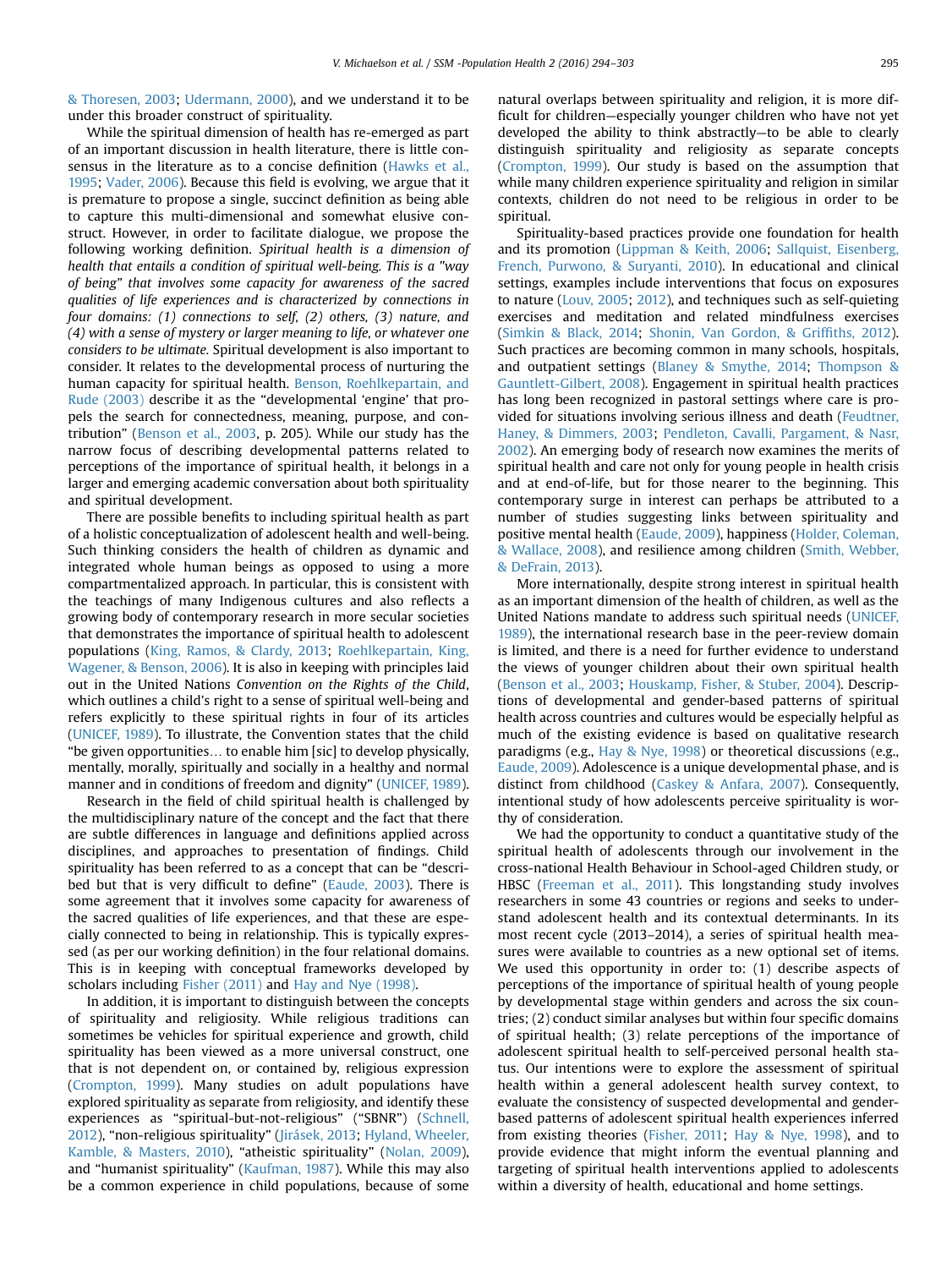#### Methods

## Study populations and procedures

Countries involved in this cross-national study were as follows: Canada, the Czech Republic, England, Israel, Poland and Scotland. School-based anonymous surveys were conducted in each country during the academic year 2013–2014 according to a common research protocol ([Currie et al., 2012\)](#page-8-0). Our national research teams surveyed students to produce representative national estimates for 11–15 year-olds. Classes within schools were selected with variations in sampling criteria permitted to fit country-level circumstances. The samples included children across each year of this age range, although in some countries the questions were only asked of older age groups (ages 13–15 years). While some national samples were developed to be self-weighting, in others (e.g., Canada), standardized weights were created to ensure representativeness. Country teams obtained approval to conduct the survey from the ethics review board or equivalent regulatory body associated with the institution conducting each respective national survey. Participation was voluntary, and consent (explicit or implicit) was sought from school administrators, parents, and participating students as per national human subject requirements. At the student-participant level, response rates varied by country and were  $>80%$  at the school level, and  $>70%$  at the individual student level.

#### Measures

# Adolescent spiritual health

The spiritual health module consisted of eight questions adapted (for age-appropriate literacy and brevity) from Fisher's Spiritual Well-being scale for secondary students ([Gomez](#page-8-0) [& Fisher,](#page-8-0) [2003\)](#page-8-0). Two items were asked for each of the four standard domains. Students responded to these questions with one of five response categories ranging from 1—"not at all important" to 5 —"very important." (N.B. response categories in Israel varied from the standard protocol, and varied from 1—"not at all important" to 4—"very important"). The items asked students to identify at what level they think it is important to: "feel that your life has meaning or purpose"; "experience joy (pleasure, happiness) in life" (connections to self); "be kind to other people"; "be forgiving of others" (connections to others); "feel connected to nature"; "care for the natural environment" (connections to nature); "feel a connection to a higher spiritual power"; "meditate or pray" (connections to the transcendent). A priori, our hope was that the eight items could be examined individually, by domain, and then potentially be combined into a multidimensional scale. Use of an abbreviated (8-item) version of a scale was dictated by our absolute requirement to keep this instrument short and succinct, to minimize response burden, especially in very young adolescents.

# Refinement of the spiritual health module for young adolescents

When the original version of this module was administered to a young adult population, Cronbach's alpha values for the items included in the four domains ranged from 0.72 to 0.86, with an overall value of 0.78 ([Wallace, 2010](#page-9-0)). When the scale in its original form was first introduced to HBSC, concerns expressed included its length for inclusion on a general population health survey, and its level of literacy for use with much younger adolescents (11 years). This was confirmed in initial focus group testing in Canada. Therefore, in an adapted version of the module we retained the 8 items (2 per domain) with the highest factor loadings from the [Wallace \(2010\)](#page-9-0) study. We then tested this 8-item module both quantitatively ( $n=630$ ) and qualitatively ( $n=21$ ) in Scotland and Canada ( $n=48$ ) in 2013. A Cronbach's alpha value of  $> 0.80$  for the eight items was found in initial reliability testing. This round of focus group work suggested that two items were not clearly understood by young people during these pilots, particularly in very young adolescents. Hence, the items were re-worded based upon the recommendations of these same young people, to improve face validity.

We next went on to test this abbreviated and refined version of the module using the Canadian HBSC sample  $(n=25,567)$ , considering solutions with up to four factors. Principal components analyses involved oblimin rotation (which assumes correlation between items). Findings best supported a four-factor structure where the revised scale items loaded highly (each  $> 0.80$ ) and according to the original four domains. This was further supported by a maximum likelihood goodness of fit test ( $p=0.10$ ) and observed Cronbach's alpha values of  $>0.80$  for each of the four domains. Confirmatory analyses too supported a four-factor solution with fit statistics within acceptable ranges (RMSEA 0.06, SRMR 0.02, AGFI 0.97). This supported the conduct of analyses with the abbreviated 8-item scale but at the level of the four original domains. However, based on the original theoretical concept that would also support a composite measure of spiritual health, we also combined the 8 items into a single multidimensional scale, for exploratory purposes only (N.B., please see the discussion section surrounding our planned use of this scale, moving forward).

#### General health status

Each respondent rated their personal health status: "Would you say your health is?": 1-"Excellent"; 2-"Good"; 3-"Fair"; 4-"Poor". Self-rated health measures represent relatively stable constructs over repeated observations during adolescence, and when using this measure, reported health deteriorates consistently with a lack of general well-being, disability, healthcare attendance and healthcompromising behaviour, attesting to item validity [\(Idler](#page-8-0) & [Benyamini, 1997](#page-8-0)).

## Demographic covariates

Based upon reported birth month and year and the date of questionnaire administration, the age of each respondent was estimated. Students also reported their gender (boy or girl), and perceived socio-economic status (relative measure of material wealth; how well off to you think your family is? (1—"Very well off"; 2—"Quite well off"; 3—"Average"; 4—Not very well off"; 5—"Not at all well off"). Schools in each country were also numbered in sequence so the effects of the clustered nature of data collection (students nested within schools then countries) could be taken into account in subsequent analyses.

#### Statistical analysis

Data analyses were conducted with SAS 9.3 (SAS Institute, Cary, NC, 2013). Descriptive analyses were used to characterize the samples in each country by age and gender. Composite scores for the perceptions of the importance of spiritual health were estimated for each participant. Responses were divided into three groups with cut-points anchored on the response totals, for example with scores of 8–16 representing "not important" (scores averaging 1–2 in the Likert Scale), 17–31 representing "somewhat important (scores averaging  $>2$  and  $<$  4 in the Likert Scale), and 32–40 representing "important" (scores average 4–5 on the Likert scale). Percentages of children reporting the different levels of scoring were then described by age and gender within each country. Tests for statistical significance in the linear trends in these proportions were conducted using the Rao–Scott test that accounted for clustering at the school level [\(Rao](#page-8-0) [& Scott, 1981](#page-8-0)). We tested for developmental patterns observed by age within genders,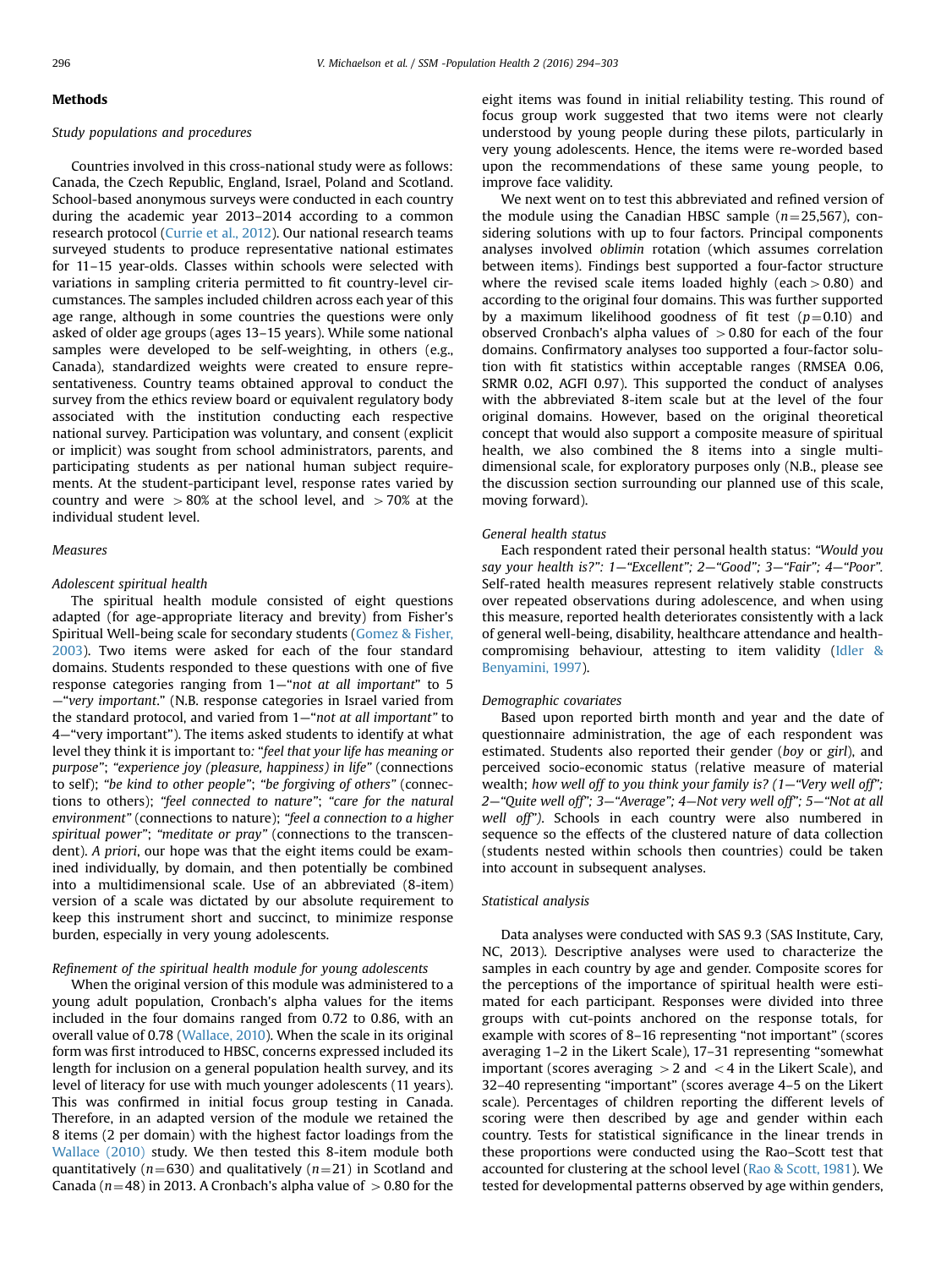as well as differences in responses between the genders. We also used a multivariable log-binomial regression, which accounted for the nested data structure within each country (children nested within schools) to model the developmental trends per two-year age interval, and also relate the multidimensional spiritual health score with self-perceived general health status. These models mathematically adjusted for expected imbalances in basic sociodemographic factors that also relate to spiritual health (gender, socio-economic status), based upon standard criteria for confounding [\(Rothman, Greenland,](#page-8-0) [& Lash, 2008\)](#page-8-0).

# Results

Table 1 profiles the samples available for study. Some country teams asked the spiritual health items of all HBSC ages, while others limited their questioning to older age groups.

The perceptions of young people in terms of how often they viewed each of the eight spiritual health items as "important" are presented in Table 2. Across the six countries, declines in the median proportions of young people reporting such perceptions of importance were observed as children aged. This pattern was

#### Table 1

Demographic composition of the 45,967 young people from 6 countries that completed the 2014 HBSC spiritual health module.

| Country               |           | Age groups covered |      |      |           | Sample       |
|-----------------------|-----------|--------------------|------|------|-----------|--------------|
|                       | $\leq 11$ | 12                 | 13   | 14   | $\geq 15$ | <b>Boys</b>  |
| Canada <sup>a</sup>   | 1124      | 2047               | 2353 | 2602 | 4068      | 12,194       |
| Czech Republic        |           |                    | 383  |      | 398       | 781          |
| England               | 577       | 234                | 469  | 165  | 664       | 2109         |
| Israel <sup>a</sup>   | 774       |                    | 560  |      | 300       | 1634         |
| Poland                |           |                    | 599  | 623  | 1212      | 2434         |
| Scotland <sup>a</sup> |           |                    | 1800 |      | 1418      | 3218         |
| Total                 |           |                    |      |      |           | 22,370       |
|                       |           |                    |      |      |           |              |
|                       | < 11      | 12                 | 13   | 14   | >15       | <b>Girls</b> |
| Canada <sup>a</sup>   | 1186      | 2260               | 2491 | 2915 | 4182      | 13,033       |
| Czech Republic        |           |                    | 405  |      | 438       | 843          |
| England               | 508       | 205                | 542  | 186  | 659       | 2100         |
| Israel <sup>a</sup>   | 715       |                    | 491  |      | 427       | 1633         |
| Poland                |           |                    | 678  | 624  | 1446      | 2748         |
| Scotland <sup>a</sup> |           |                    | 1798 |      | 1442      | 3240         |
|                       |           |                    |      |      |           |              |
| Total                 |           |                    |      |      |           | 23,597       |

<sup>a</sup> Sample sizes for Canada, Israel and Scotland are weighted.

#### Table 2

Percentages of young people who reported the spiritual health items as important by gender and age group, and number of countries reporting a statistically significant  $(p < 0.05)$  linear trend in these ratings by age.

| Domain       | Item                                          |             | Median % by age <sup>a</sup> |    |       |    |    |             | Number of countries reporting age trend <sup>b</sup> |       |     |  |
|--------------|-----------------------------------------------|-------------|------------------------------|----|-------|----|----|-------------|------------------------------------------------------|-------|-----|--|
|              |                                               | <b>Boys</b> |                              |    | Girls |    |    | <b>Boys</b> |                                                      | Girls |     |  |
|              |                                               | 11          | 13                           | 15 | 11    | 13 | 15 |             | $=$                                                  |       | $=$ |  |
| Others       | Be kind to other people                       | 91          | 84                           | 79 | 93    | 90 | 89 | 3           | ς                                                    |       |     |  |
|              | Be forgiving of others                        | 83          | 75                           | 69 | 90    | 80 | 76 | 3           |                                                      |       |     |  |
| Self         | Feel that your life has meaning or purpose    | 85          | 81                           | 78 | 88    | 80 | 83 | 3           | 3                                                    |       |     |  |
|              | Experience joy (pleasure, happiness) in life  | 90          | 87                           | 86 | 91    | 87 | 89 | 2           | 4                                                    |       |     |  |
| Nature       | Feel connected to nature                      | 71          | 60                           | 52 | 71    | 65 | 55 | 5           |                                                      | 4     |     |  |
|              | Care for the natural environment              | 79          | 69                           | 56 | 79    | 69 | 63 | 6           | $\Omega$                                             | 4     |     |  |
| Transcendent | Feel a connection to a higher spiritual power | 58          | 41                           | 32 | 61    | 43 | 33 | 5           |                                                      | 4     |     |  |
|              | Meditate or pray                              | 45          | 29                           | 27 | 48    | 33 | 28 | 3           | ς                                                    | ς     |     |  |

 $^{\rm a}$  Average responses, typically estimated within  $\pm 4$ %, were calculated for each county separately and values presented here are the median of those averages. **b** Each value represents a country.

observed consistently in both boys and in girls, but less consistently at the country level (N.B., in 3/6 countries; the Czech Republic, Poland, and Scotland, these and subsequent age-related trends were based upon responses from 13 to 15 year-olds, only). Comparisons across the four domains suggest that "connections with others" and "connections with self" were important to strong majorities of young people, irrespective of their age or gender.

Similar declines in the perceived importance of the eight spiritual health items were reflected in our multivariable logbinomial regressions, presented here per 2-year age interval ([Table 3\)](#page-4-0). The largest declines were observed in the four items describing the last two domains (connections with nature and to the transcendent). There were also some apparent national and perhaps cultural differences in responses observed across the countries under study; for example Israel appeared to be anomalous to the other countries in the last two domains (N.B., this may in part be attributable to its use of only 4 vs. 5 possible response items, which varied from the other 5 countries).

[Table 4](#page-5-0) summarizes results according to the multidimensional spiritual health score, presented here for exploratory purposes only. These findings demonstrate strong and statistically significant declines in the reported perceptions of spiritual health as being "important" as children aged. Similar to the analyses at the item and domain levels, this pattern was observed consistently by gender within all countries, with the exception of girls from Israel. In addition, in every age group and country, girls scored higher on this composite score than did boys. Percentages of young people within each age/gender grouping reporting the importance of spiritual health to be in the "not important" range were small and these values remained relatively consistent by age group.

Finally, [Fig. 1](#page-5-0) shows the proportion of respondents reporting excellent self-perceived health status in relation to their overall multidimensional spiritual health score. Relations were strong and consistent among both boys and girls in each of the six countries. Israel again stood out from all other countries because more young people rated their health as excellent; however, the relationship between the multidimensional spiritual health measure and selfperceived health status was consistent with that observed in other countries.

# Discussion

This cross-national study examined self-reported perceptions of the importance of spiritual health in the lives of adolescent children in six countries. We explored patterns of children's perceptions of the importance of spiritual health, overall and by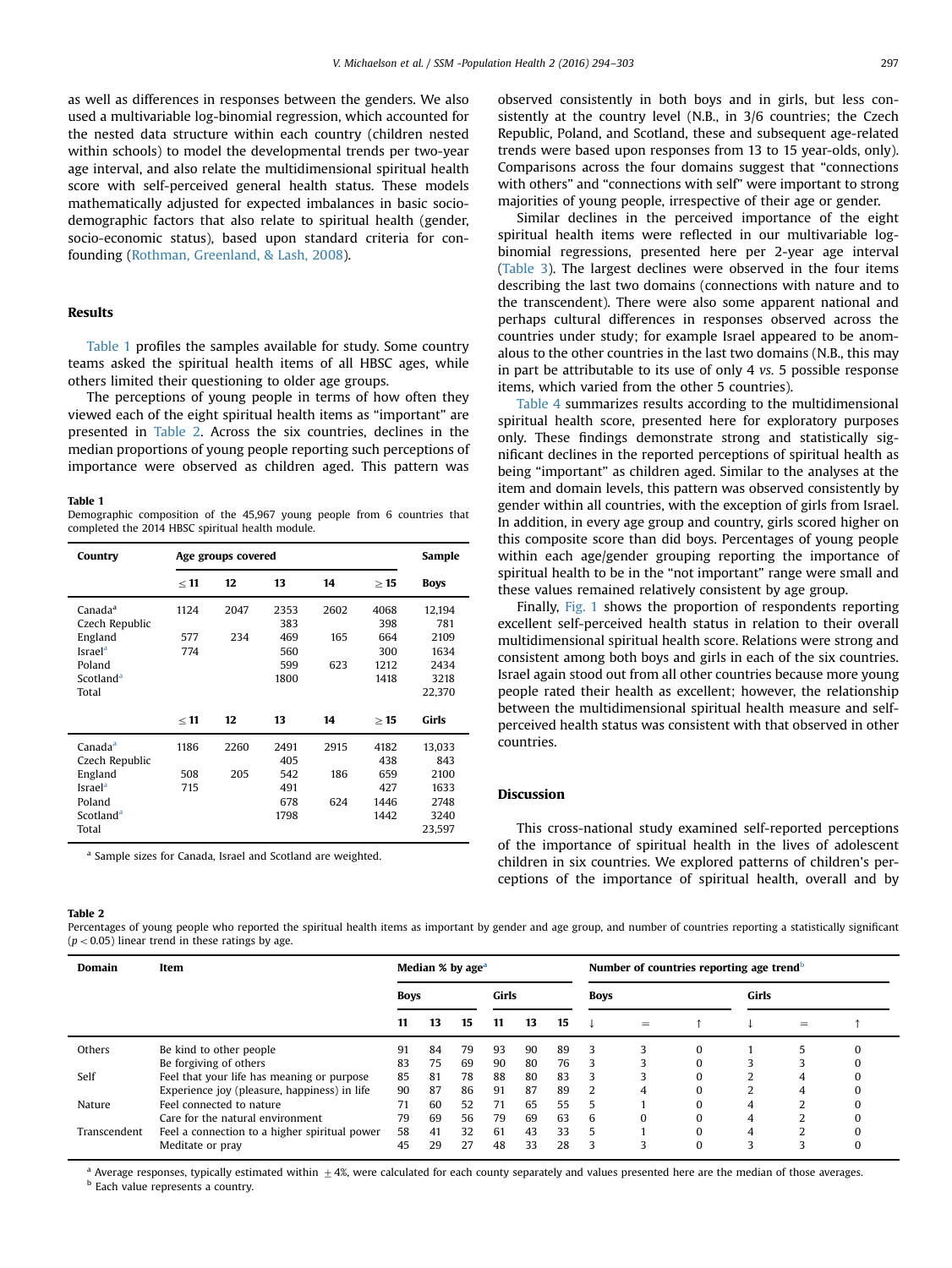#### <span id="page-4-0"></span>Table 3

Results of the multivariable log-binomial regression analysis examining relations between age and the rating of spiritual health as important.

| Domain                       | <b>England</b> |                              | Scotland |                              | Canada     |                              |           | <b>Czech Republic</b>        | Israel    |                              | Poland    |                              |
|------------------------------|----------------|------------------------------|----------|------------------------------|------------|------------------------------|-----------|------------------------------|-----------|------------------------------|-----------|------------------------------|
|                              |                | Age-per 2 years <sup>a</sup> |          | Age-per 2 years <sup>a</sup> |            | Age-per 2 years <sup>a</sup> |           | Age-per 2 years <sup>a</sup> |           | Age-per 2 years <sup>a</sup> |           | Age-per 2 years <sup>a</sup> |
| Item                         | RR             | (95% CI)                     | RR       | (95% CI)                     | <b>RR</b>  | (95% CI)                     | <b>RR</b> | (95% CI)                     | <b>RR</b> | (95% CI)                     | <b>RR</b> | (95% CI)                     |
| <b>Others</b>                | 0.92           | $(0.90 - 0.94)$              | 0.98     | $(0.93 - 1.03)$              | 0.98       | $(0.96 - 1.00)$              | 0.96      | $(0.90 - 1.02)$              | 0.99      | $(0.97 - 1.02)$              | 0.98      | $(0.96 - 1.01)$              |
| Be kind to other people      | 0.97           | $(0.96 - 0.98)$              | 0.99     | $(0.95 - 1.02)$              | 1.00       | $(0.98 - 1.01)$              | 0.96      | $(0.91 - 1.01)$              | 0.99      | $(0.98 - 1.00)$              | 0.97      | $(0.94 - 0.99)$              |
| Be forgiving of others       | 0.91           | $(0.89 - 0.92)$              | 0.96     | $(0.91 - 1.02)$              | 0.97       | $(0.95 - 0.99)$              | 0.94      | $(0.89 - 0.99)$              | 0.99      | $(0.97 - 1.02)$              | 1.00      | $(0.97 - 1.02)$              |
| Self                         | 0.96           | $(0.94 - 0.97)$              | 0.94     | $(0.90 - 0.98)$              | 0.97       | $(0.96 - 0.99)$              | 1.01      | $(0.97 - 1.05)$              | 0.99      | $(0.98 - 1.01)$              | 1.02      | $(0.99 - 1.04)$              |
| Life has meaning or purpose  | 0.95           | $(0.93 - 0.96)$              | 0.94     | $(0.90 - 0.98)$              | 0.97       | $(0.96 - 0.99)$              | 1.01      | $(0.97 - 1.05)$              | 1.00      | $(0.98 - 1.02)$              | 1.01      | $(0.98 - 1.04)$              |
| Experience joy in life       | 0.98           | $(0.97 - 1.00)$              | 0.96     | $(0.93 - 0.99)$              | 0.98       | $(0.97 - 0.99)$              | 1.00      | $(0.96 - 1.03)$              | 1.00      | $(0.99 - 1.01)$              | 1.01      | $(0.99 - 1.03)$              |
| <b>Nature</b>                | 0.74           | $(0.71 - 0.77)$              | 0.76     | $(0.69 - 0.84)$              | 0.85       | $(0.82 - 0.87)$              | 0.90      | $(0.84 - 0.98)$              | 0.95      | $(0.89 - 1.01)$              | 0.83      | $(0.79 - 0.87)$              |
| Feel connected to nature     | 0.77           | $(0.74 - 0.80)$              | 0.80     | $(0.74 - 0.87)$              | 0.88       | $(0.85 - 0.90)$              | 0.92      | $(0.87 - 0.98)$              | 1.00      | $(0.94 - 1.06)$              | 0.86      | $(0.82 - 0.90)$              |
| Care for natural environment | 0.81           | $(0.79 - 0.83)$              | 0.82     | $(0.77 - 0.88)$              | $D_{0.88}$ | $(0.85 - 0.90)$              | 0.91      | $(0.85 - 0.98)$              | 0.94      | $(0.90 - 0.97)$              | 0.90      | $(0.86 - 0.93)$              |
| Transcendent                 | 0.77           | $(0.70 - 0.84)$              | 1.02     | $(0.86 - 1.23)$              | 0.81       | $(0.77 - 0.86)$              | 0.73      | $(0.56 - 0.96)$              | 1.03      | $(0.88 - 1.22)$              | 0.85      | $(0.79 - 0.91)$              |
| Connection to higher power   | 0.70           | $(0.66 - 0.74)$              | 0.82     | $(0.73 - 0.93)$              | 0.83       | $(0.79 - 0.87)$              | 0.72      | $(0.62 - 0.85)$              | 0.98      | $(0.87 - 1.11)$              | 0.87      | $(0.82 - 0.92)$              |
| Meditate or pray             | 0.84           | $(0.77 - 0.90)$              | 1.01     | $(0.86 - 1.19)$              | 0.83       | $(0.79 - 0.88)$              | 0.78      | $(0.60 - 1.02)$              | 1.01      | $(0.86 - 1.17)$              | 0.87      | $(0.83 - 0.92)$              |

<sup>a</sup> Adjusted for gender and SES (how well off is your family); For England, Scotland, Canada, Czech Republic, and Poland each overall domain important = 8-10 (sum of the two domain items), and for each domain item *import* 

<sup>b</sup> Adjusted only for gender because of model convergence problems (not adjusted for family affluence); all models adjusted for clustering by school and estimates for Scotland, Canada, and Israel have been weighted.

domain, related to developmental stage, gender, and country. We accomplished this using an abbreviated measure that provides a skeletal view of perceptions of the importance of spiritual health to young people. We also explored relations between the importance of spiritual health measures and self-perceived personal health status. In this discussion, we relate these quantitative findings to existing theories that have been derived in mainly qualitative studies (i.e. [Hay](#page-8-0) & [Nye, 1998\)](#page-8-0).

# Patterns by age and gender

Age-related declines in the rating of spiritual health as being important were observed consistently across countries and by gender. Several possible explanations exist for these declines. For example, qualitative researchers Hay (anthropology) and Nye (psychology) have argued that an inner sense of spiritual health is innate to the biological make-up of children, and attributed declines in spiritual health to the pervasive influence of society and secular culture [\(Hay](#page-8-0) [& Nye, 1998](#page-8-0)). Others explanations for these declines may be related to natural changes in cognition and to the emergence of independent thinking that comes with adolescent growth and development [\(Piaget, 1972](#page-8-0); [Butterworth](#page-7-0) & [Harris, 2014](#page-7-0); [Erikson, 1994](#page-8-0)). Cognitive changes that emerge with age may enhance children's capacities for reason and abstract thought. It is normal for young people to critically reassess concepts as they further become aware of the ideas behind them ([Piaget, 1972](#page-8-0)).

The observed gender-related findings were also striking. Relational aspects of spiritual health were generally rated as being more important among girls than boys, irrespective of the age group or country under study. These findings are consistent with other studies (i.e. [Benson, Scales, Syvertsen,](#page-7-0) & [Roehlkepartain,](#page-7-0) [2012](#page-7-0); [Hendricks-Ferguson, 2006](#page-8-0)). Speculatively, this is likely reflective of differences in the ways that girls and boys are nurtured during their early years and socialized as they enter adolescence.

#### Patterns by domain

# Connection with self

While the age-related declines and the gender-related disparities were observed in this domain, the vast majority of young people from all demographic groups still rated the importance of this domain highly. This finding might reflect the values of Euro American societies that see subjective well-being and happiness as individualistic ([Luo Lu, 2004\)](#page-8-0). It is also consistent with the idea that personal meaning promotes both wellbeing and happiness in children [\(Holder et al., 2008\)](#page-8-0). This also connects with a growing body of research that suggests that young people are eager to search for purpose in their lives ([Damon, Menon,](#page-8-0) [& Bronk, 2003\)](#page-8-0) and to ask deep questions about ultimate concerns ([King](#page-8-0) [& Ben](#page-8-0)[son, 2006](#page-8-0)).

#### Connection with others

Among girls, this domain was somewhat anomalous to the first domain. While perceptions related to the question about forgiving others followed the typical declining age-related pattern, those related to the item asking about being kind to others did not. Observed gender differences may reflect the ways that girls are nurtured in the early years and then socialized as adolescents. This response profile is positive for the mental health of adolescent girls in that expressions of kindness towards others as well practical acts of volunteering have both been linked to enhanced happiness and well-being ([Otake, Shimai,](#page-8-0) [& Tanaka-Matsumi,](#page-8-0) [2006](#page-8-0); [Post, 2005\)](#page-8-0). Others have shown the positive health benefits of forgiveness, including to one's physical, mental and emotional health [\(Witvliet, Ludwig,](#page-9-0) & [Vander Laan, 2001;](#page-9-0) [Witvliet](#page-9-0) & [McCullough, 2007\)](#page-9-0). The pattern in boys, however, demonstrated a clear decline by age reflected in both questions.

#### Connection with nature

Findings associated with this domain were unexpected. The consistent decline in this domain observed by age in boys and girls alike contradicts assumptions that young people are likely to be highly engaged with the environment, even though connections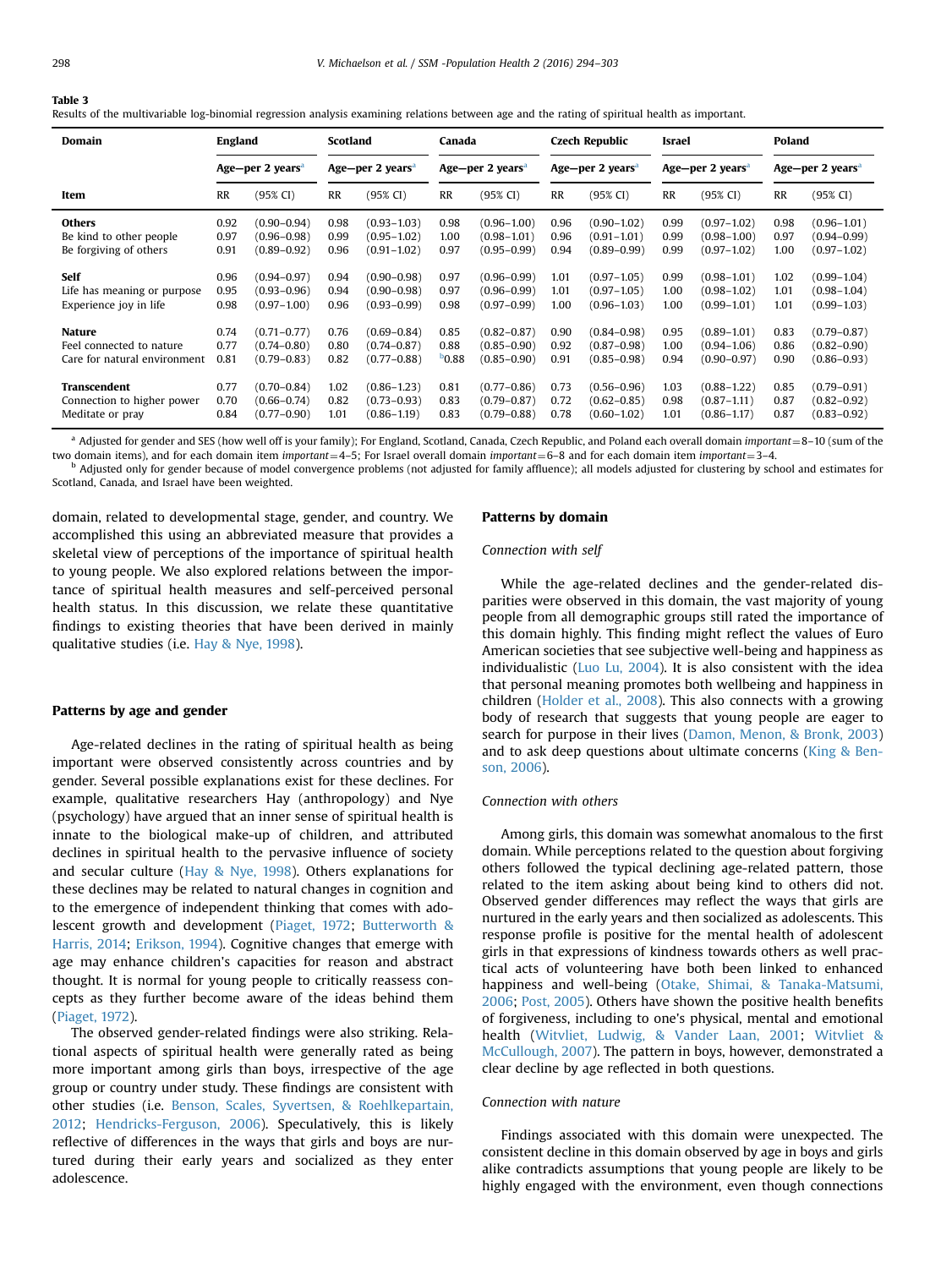<span id="page-5-0"></span>

|                | England         |          |   | Scotland     |                |     | Canada      |          |                 | Czech Republic |                |                       | Israel**       |                          |                 | Poland         |                 |                   |
|----------------|-----------------|----------|---|--------------|----------------|-----|-------------|----------|-----------------|----------------|----------------|-----------------------|----------------|--------------------------|-----------------|----------------|-----------------|-------------------|
|                | Important       | Somewhat | ž | Important    | Somewhat       | Not | Important   | Somewhat | Not             | Important      | Somewhat       | Not                   | Important      | Somewhat                 | Not             | Important      | Somewhat        | <b>Not</b>        |
| Boys           |                 |          |   |              |                |     |             |          |                 |                |                |                       |                |                          |                 |                |                 |                   |
| 등              | 60              |          |   |              | I              |     |             | 35       |                 | I              | I              | I                     | 76             | 20                       |                 | I              | I               | I                 |
|                |                 |          |   | $\mathbf{I}$ | I              |     |             |          | $\mathbf 2$     | $\mathbf{I}$   | $\mathbf{I}$   | $\mathbf I$           | Ï              | Ī                        | I               | $\mathbf{I}$   | I               | $\mathbf{I}$      |
|                | ភ និ<br>ភូមិ    | 4 8 %    |   | వ్గ          | 66             |     | <b>3553</b> | 34655    | 3               | 41             | 56             |                       | 89             | 29                       |                 |                | 47              |                   |
|                |                 |          |   | Ī            | Ī              |     |             |          |                 | ı              | Ï              | I                     | ï              | ï                        | I               | 꼬 소            | 54              | N IN              |
| $\frac{15}{2}$ | 28              | 68       |   | 22           | R              |     | 39          |          | 5               | ಸ              | 66             | $\sim$                | 3              | 32                       |                 | $\overline{4}$ |                 |                   |
| Ĕ              |                 |          |   |              |                |     |             |          |                 |                |                |                       |                |                          |                 |                |                 |                   |
| $\frac{1}{2}$  | 67              | 50       |   | I            | I              |     |             |          |                 | $\mathbf{I}$   | I              | I                     | ವ              | $\overline{8}$           |                 | $\mathbf{I}$   | $\mathbf{I}$    | I                 |
|                | $\mathfrak{F}$  | 34       |   | I            | I              |     | <b>PS</b>   | 28<br>34 |                 | $\overline{1}$ | $\overline{1}$ | I                     | $\overline{1}$ | $\overline{\phantom{a}}$ | ı               | $\mathbf{I}$   | $\mathbf{I}$    | I                 |
|                | $\uplus$        |          |   | స్           | ය              |     |             |          | ٢<br>√          | 9              | 48             |                       | 74             | 25                       |                 |                | $\overline{40}$ |                   |
|                | 57              | 56<br>60 |   | I            | $\overline{1}$ | I   | 55          | $48R$    | 3               | I              | I              | I                     | $\overline{1}$ | Ï                        | I               | និ ៤ ន         | $\overline{40}$ | 3                 |
| $\geq 15$      | $\overline{30}$ | 66       |   | 29           | 68             |     | 46          |          | $\mathbf{\sim}$ | 39             | 59             | $\mathbf{\mathsf{N}}$ | ವ              | Ε                        | $\mathbf{\sim}$ |                | 45              | $\mathbf{\Omega}$ |

Somewhat important $=17-23$ ; and Not Important $=8-16$ ]; Proportions for Scotland, Canada, and Israel are weighted.

Somewhat important =  $17-23$ ; and Not Important =  $8-16$ ; Proportions for Scotland, Canada, and Israel are weighted.



Fig. 1. Proportion of boys (panel A) and girls (panel B) reporting excellent health status by overall spiritual health score. All  $p$ -trend  $<$  0.01, with the exception of Czech Republic Girls ( $p=0.17$ ). Percentages are estimated within  $\pm$  5%.

with the natural world have long been held to have strong importance to children ([Louv, 2005,](#page-8-0) [2012\)](#page-8-0). However, such connections may be overestimated for Northern European and North American young people. Explanations for this are complex, but may reflect distinctive changes among the current generation in the nature of childhood and early adolescence, which is known to feature less outdoor play ([Gray, 2011\)](#page-8-0) than previous generations. This decline may be related to increased parental concerns around crime and safety as well as to greater time spent interacting with electronic communication technologies ([Clements, 2004\)](#page-8-0).

Environmental issues may be regarded with less importance by the groups of young people surveyed when compared with cultures with large populations of Aboriginal persons and adherents to many Eastern religions [\(Fisher, Francis, & Johnson, 2000\)](#page-8-0). School curricula and social messages often present the environment as being in crisis and in need of human care (i.e. [Bigelow](#page-7-0) & [Swine](#page-7-0)[heart, 2014\)](#page-7-0). Rather than experience the "awe and wonder" that might be found in an experience of nature, young people may be more likely to experience the stress connected with environmental degradation [\(Ojala, 2012,](#page-8-0) [2013](#page-8-0)).

# Connection with the transcendent

The dominant perspective of an increasingly secular west has been challenged by forms of religious resurgence in recent years ([Hughes, 2013\)](#page-8-0); however, this does not appear to be central to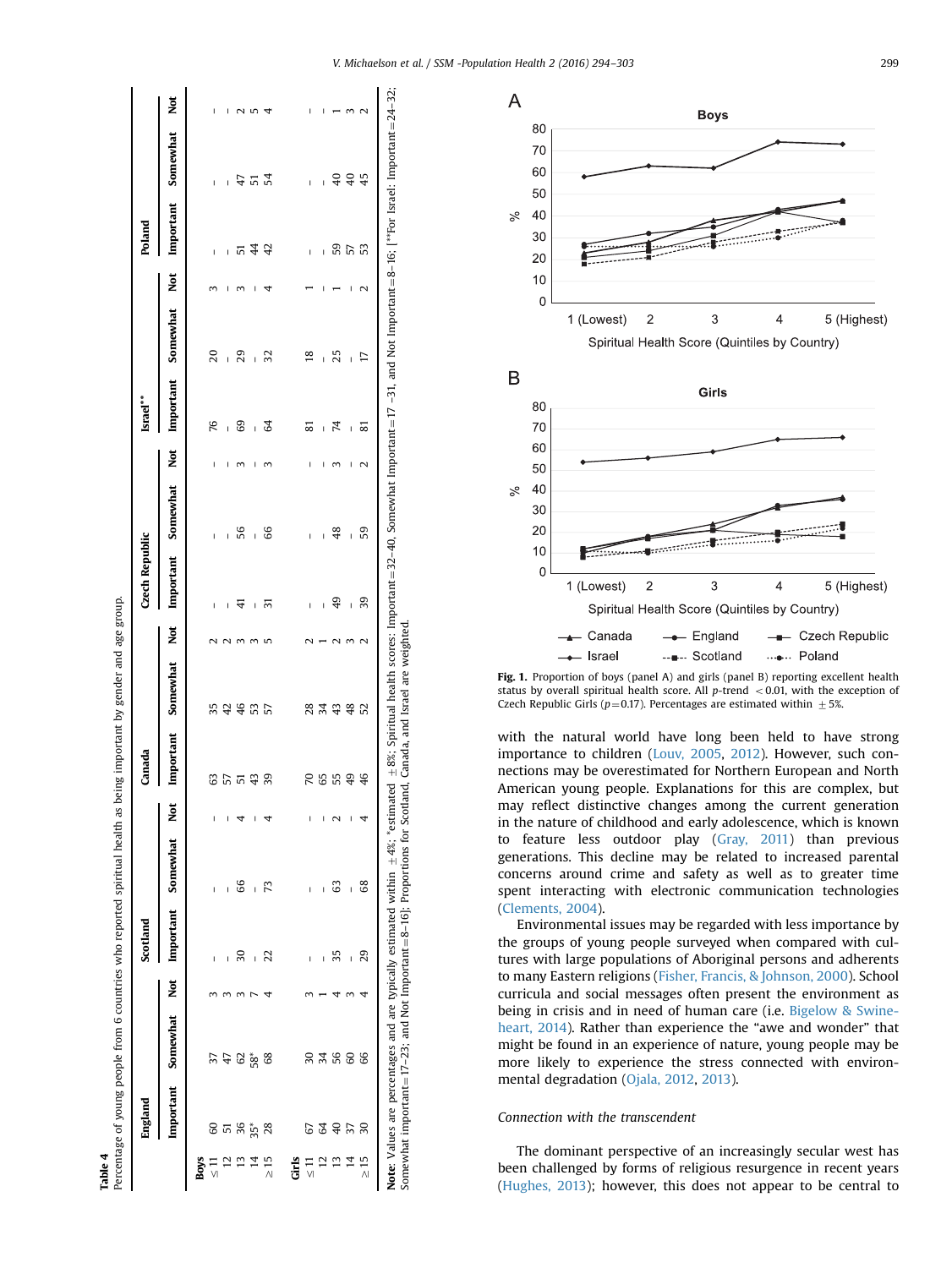adolescents in sampled countries (predominantly) from Christian populations. The lower ratings of importance associated with this domain of transcendence were not a surprise as this was the domain that could perhaps be most closely linked to religious experiences. It is also the most mysterious and abstract of the domains. The observed pattern of moving from being "important" to "somewhat important" suggests that children are not rejecting their perceived experience of the importance of spirituality (or potentially in this domain, of religion) completely as they get older. Rather, declines are more likely attributable to external influences and perhaps greater awareness of social expectations, social norms, as well as cultural pressures that may devalue spirituality or religion. And these too follow gender and agerelated patterns that are influenced by culture.

Regardless of its origins, a growing body of research demonstrates the deep importance of this transcendent domain, including asking questions about ultimate concerns in life, and expressions of spirituality are not necessarily bound to those experienced in religious environments. Past research suggests that spirituality is connected to happiness in young people [\(Holder et al., 2008\)](#page-8-0). Further, among those young people who do attend formal religious activities, social self-identification with such communities can be far more important than religious belief as "belonging without necessarily believing" is a typical feature of adolescent religious experiences ([Francis & Robbins, 2004\)](#page-8-0). These data do not devalue the positive role that religion can potentially play in facilitating positive spiritual health in young people, and indeed, practices that have arisen from religious traditions also appear to have practical value to health. For example, reflective practices such as prayer [\(Levin, 1994](#page-8-0)) and mindfulness-based meditation, which relates both to the domain connection to self and the domain connection to the transcendent, [\(Biegel, Brown, Shapiro,](#page-7-0) & [Schubert, 2009](#page-7-0)) relate to many positive health outcomes, such as the alleviation of stress ([Grossman, Niemann, Schmidt,](#page-8-0) & [Walach,](#page-8-0) [2004](#page-8-0)). The small group of young people that still find this connection to be important may receive health benefits from these priorities.

# Israel

Results of the study showed cross-national differences, in particular with some notable differences in Israel, where adolescents reported higher levels for most of the perceptions of spiritual health items (experiencing joy, finding meaning, forgiving others, a connection with a higher spiritual power and meditating/praying). In addition, in comparison to the other countries, levels of the perceived importance of spiritual health did not decline over age and gender differences were less notable. These results are in line with past research with Jewish and Arab adolescents in Israel [\(Rich](#page-8-0) [& Cinamon, 2007](#page-8-0)) in which few gender differences were noted and the vast majority of adolescents interviewed discussed a connection to a transcendental being ("something infinitely greater than themselves"). Israel, as a Jewish state with a large Arab minority, is a country in which issues of identity (both religious and secularethnic) are paramount. Even among secular Jewish citizens, there is a strong connection to a Jewish identity ([CBS, 2009](#page-8-0)). Higher levels of spirituality among Israeli adolescents may be explained by the importance of ethnic identity ([Phinney, 1990](#page-8-0)) throughout the developmental task of adolescent identity formation in Israel. In addition, definitions of spirituality emphasize a sense of connection to those outside of oneself. Due to its history and current reality, Israel is a country in which many of its citizens feel a strong sense of connection to the state, the community and other Israelis. This feeling that one is part of a greater whole may increase or be part of a sense of spirituality for young Israelis.

#### Potential influences on adolescent health

Overall, we observed that while the perceived importance of spiritual health declines by age, for adolescents who maintain a strong sense of the importance of self-perceived spiritual health the possible benefits are striking. This was indicated in our findings of self-perceived personal health status, which is a consistent and powerful measure of many aspects of general well-being [\(Idler](#page-8-0) [& Benyamini, 1997](#page-8-0)). This relationship was observed consistently across age, gender and countries (see [Fig. 1](#page-5-0)), and while there remains a great deal we do not understand about the etiology or extent of this relationship, the strength and consistency suggests that they merit serious attention. In a companion article, we explore further the relationship between perceived importance of spiritual health and a diversity of physical and emotional health outcomes.

It is perhaps not surprising that the valuing of spiritual health is positive to these health experiences. Past research has focused more specifically on the health-related influences that relate to aspects of the four domains. For example, connection to self ([Sinats et al., 2005](#page-9-0)); connection to peers ([Scholte](#page-8-0) & [Van Aken,](#page-8-0) [2006](#page-8-0)) and adults [\(Elgar, Trites,](#page-8-0) & [Boyce, 2010](#page-8-0)); connection to nature ([Louv 2005,](#page-8-0) [2012](#page-8-0)) and a connection to the realm of transcendence have all been demonstrated to have positive health benefits.

### Strengths and limitations

Strengths of our study include our embedding of a (necessarily abbreviated) spiritual health measure in a general adolescent health survey, the size and diversity of the study populations and their cross-national nature. While an emerging body of research explores similar themes, including two studies that offer insight on adolescent health and spiritual development in a multi-nation sample that includes developing countries (see [Benson et al., 2012;](#page-7-0) [Scales, Syvertsen, Benson, Roehlkepartain, & Sesma, 2014](#page-8-0)), our study provides a helpful exploration of this topic within our more general health survey context. We therefore feel that it is complimentary to the wider body of research in this field, including the original studies that led to existing theories of the influence of child development on spiritual health ([Hay](#page-8-0) & [Nye, 1998](#page-8-0)). Our findings strongly support the basic tenets of such theories but provide further empirical evidence that demonstrates their universal nature.

Further limitations of our analysis include its cross-sectional design, which makes it difficult to attribute cause and effect. Reverse causality in this situation is unlikely, however, given our focus on demographic factors (age and gender) as the key independent variables. Second, due to the self-reported nature of our study outcomes, it is possible that some misclassification exists in reports of the aspects of spiritual health that we have measured; this misclassification too may vary differentially by age group, gender, and country and bias relationships in unknown directions. Third, our analysis is intentionally descriptive, and we did not make efforts to model and explain the mechanisms behind any observed effects. Age and gender are proxy measures for deeper constructs, with further study warranted to truly understand the developmental and gender-based patterns. Our analysis represents the perceptions of young people from a few countries and such findings may not be generalizable to other contexts and cultures.

One potential criticism of this multidimensional scale that measures perceptions of child spiritual health is that it is operationally very similar to other psychological constructs. The latter include measures of well-being, life satisfaction, and emotional health. These constructs too have some emphasis on connections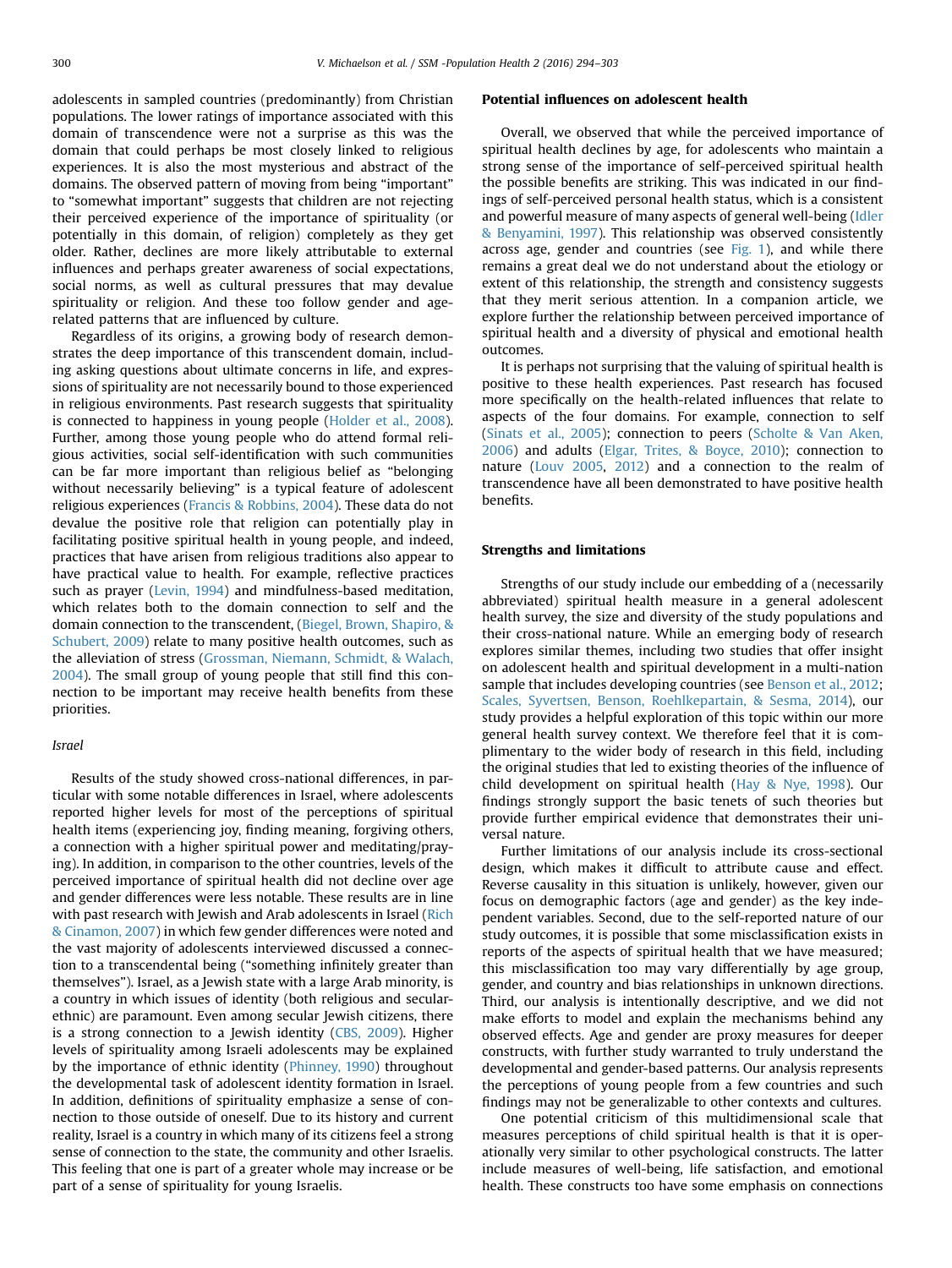<span id="page-7-0"></span>and relationships, and hence would correlate with this multidimensional measure of adolescent perceptions of spiritual health. Analyses of such correlations may be problematic due to these conceptual overlaps. Further, our measures of perceptions of spiritual health attempt to get at inner experiences and feelings (subjective perceptions of importance) vs. reports of actual spiritual health practices. Such perceptions are clearly not identical to the lived experience of spiritual health. Further study, both qualitative and quantitative, about such lived experiences would be a positive contribution to this area of research.

Finally, the 8-item version of the spiritual health module used admittedly represents only a skeletal view of this construct and its four domains. It was not possible to include the full 20-item Fisher's Spiritual Well-being scale for secondary students [\(Gomez](#page-8-0) [& Fisher, 2003\)](#page-8-0) due to questionnaire response burden in our general health survey context. While extensive efforts were made to validate the abbreviated version and most psychometrics associated with its use were satisfactory, our confirmatory analysis suggests that use of the 8-item version is not optimal, and future work should revert, where possible, to use of the 20-item scale.

# Implications

The highly gendered patterns in these self-reported perceptions of the importance of spiritual health, which generally favour girls over boys, suggest that gender-specific curricula and approaches to the promotion of spiritual health may be warranted. In addition, wide variations in the perceived importance of spiritual health exist by domain, and the strong declines observed with age for some key domains suggest a need for a more outward focus to be stressed during adolescence. For example, if spirituality enhances health by increasing personal meaning, strategies aimed at enhancing personal meaning in children's lives require promotion. Approaches could include such simple things as encouraging young people to keep journals ([Sinats et al., 2005](#page-9-0)) or to participate in volunteer activities ([Holder et al., 2008;](#page-8-0) [Post,](#page-8-0) [2005\)](#page-8-0). While evidence surrounding their effects is mixed, meditation programs such as mindfulness also appear to be efficacious. Provision of opportunities for young people to not only care for, but also to learn to know and love the natural world, may also be important.

In order for such interventions to be fully informed, there is a need for more in-depth explorations of the mechanisms that lay behind the observed patterns. There is a further need for conceptual work on differences between religiosity and spirituality (as begun by Benson et al. (2012) and [Scales et al. \(2014\)\)](#page-8-0) and a stronger conceptualization of the meaning and assessment of spiritual health in child populations, building on the work of scholars such as [Fisher \(1999](#page-8-0), [2010](#page-8-0), [2011\).](#page-8-0) More theoretically, questions remain surrounding the societal and personal mechanisms that underlie the decline by age that has been observed in this study, and in particular, if this decline is related to increased exposure to secular aspects of Western culture as children age. Further study of interrelationships between all four domains and whether or not each is equally important to children is also warranted [\(Fisher, 2011](#page-8-0)). Finally, efforts are needed to describe spiritual health as a protective asset for specific health outcomes in various contexts and cultures.

#### Conclusion

Adolescence represents a key time of transition that requires ongoing focus as children learn, grow, and develop cognitively and socially through their formative years. Study findings confirm

developmental theories that suggest that the importance of spiritual health, overall and by domain, declines as children grow and develop. Our analysis of the perceptions of young people in 6 countries provides further evidence to this field of study. From the standpoint of health promotion, optimization of spiritual health may be one important way that overall health status can be gained as it may be a positive health asset for young people. There is an inherent elusive quality to spirituality, and so to spiritual health. While we cannot claim to capture the whole of a person's spiritual health, this study offers us clues and markers as to how the aspects of "connectedness" among these four domains, which are recognized elements of spiritual health, contribute to the overall health of a child. We reiterate that future work is needed in order to capture a broader picture of spiritual health in adolescent populations, including, where possible, use of Gomez and Fisher's full scale [\(Gomez & Fisher, 2003](#page-8-0)) versus our 8-item adapted version. Goals of future work could also include moving beyond capturing perceptions of the importance of spiritual health to exploring children's lived experiences within each domain. This analysis provides a starting point for etiological research and the development and targeting of health interventions, whether they are in educational, hospital, home or pastoral care settings.

#### Conflict of interest

There are no conflicts of interest to declare.

#### Acknowledgements

The HBSC is a WHO/Euro collaborative study; International Coordinator of the 2014 study was Candace Currie, St. Andrews University, Scotland; Data Bank Manager is Oddrun Samdal, University of Bergen, Norway. The 6 countries involved in this analysis (current responsible principal investigator) were: Canada (J. Freeman), Czech Republic (M. Kalman), Israel (Y. Harel-Fisch), Poland (J. Mazur), the United Kingdom (England (A. Morgan), Scotland (C. Currie). Funding for this research came from research grants in the following agencies: (1) the Public Health Agency of Canada; (2) the Canadian Institutes of Health Research (Operating grant MOP 341188); (3) the Czech Science Foundation (Reg. no. GA14-02804S); (4) the Department of Health for England; (5) the Israeli Ministry of Health; (6) the Institute of Mother and Child in Warsaw, Poland; and (7) NHS Health Scotland.

#### References

- [Benson, P. L., Roehlkepartain, E. C., & Rude, S. P. \(2003\). Spiritual development in](http://refhub.elsevier.com/S2352-8273(16)30005-2/sbref1) [childhood and adolescence: Toward a](http://refhub.elsevier.com/S2352-8273(16)30005-2/sbref1) field of inquiry. Applied Developmental Science, 7[\(3\), 205](http://refhub.elsevier.com/S2352-8273(16)30005-2/sbref1)–213.
- Benson, P. L., Scales, P. C., Syvertsen, A. K., & Roehlkepartain, E. C. (2012). Is spiritual development a universal process in the lives of youth? An international exploration. Journal of Positive Psychology, 7(6), 453-470. [http://dx.doi.org/](http://dx.doi.org/10.1080/17439760.2012.73210) [10.1080/17439760.2012.73210.](http://dx.doi.org/10.1080/17439760.2012.73210)
- [Bigelow, B., & Swineheart, T. \(2014\).](http://refhub.elsevier.com/S2352-8273(16)30005-2/sbref3) A people's curriculum for the earth: Teaching [climate change and the environmental crisis](http://refhub.elsevier.com/S2352-8273(16)30005-2/sbref3). Milwaukee, WI: Rethinking Schools.
- Biegel, G. M., Brown, K. W., Shapiro, S. L., & Schubert, C. (2009). Mindfulness-based stress reduction for the treatment of adolescent psychiatric outpatients: A randomized clinical trial. Journal of Consulting and Clinical Psychology, 77(5), 855–866. <http://dx.doi.org/10.1037/a0016241>.
- Blaney, B., & Smythe, J. Mindfulness training program. 2014, Retrieved from 〈http:// meds.queensu.ca/education/postgraduate/wellness/mbsr〉.
- [Bone, J., Cullen, J., & Loveridge, J. \(2007\). Everyday spirituality: An aspect of the](http://refhub.elsevier.com/S2352-8273(16)30005-2/sbref5) holistic curriculum in action. [Contemporary Issues in Early Childhood](http://refhub.elsevier.com/S2352-8273(16)30005-2/sbref5), 8(4), [344](http://refhub.elsevier.com/S2352-8273(16)30005-2/sbref5)–[354.](http://refhub.elsevier.com/S2352-8273(16)30005-2/sbref5)
- Butterworth, G., & Harris, M. (2014). [Principles of developmental psychology](http://refhub.elsevier.com/S2352-8273(16)30005-2/sbref6). New [York: Psychology Press.](http://refhub.elsevier.com/S2352-8273(16)30005-2/sbref6)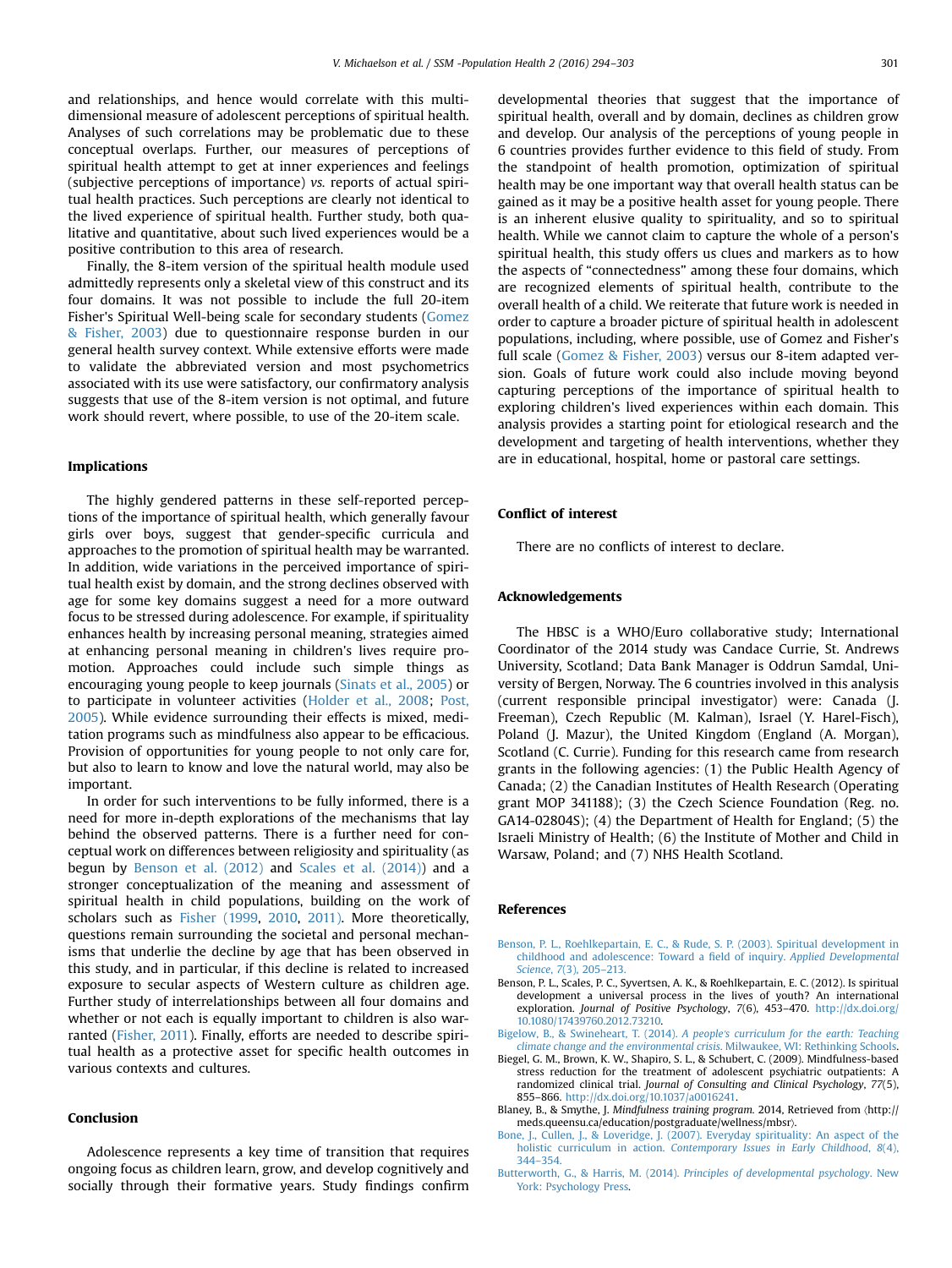- <span id="page-8-0"></span>Caskey, M. M., & Anfara, V. A., Jr. Research summary: Young adolescents' developmental characteristics. 2007, Retrieved from 〈http://www.nmsa.org/Research/ ResearchSummaries/DevelopmentalCharacteristics/tabid/1414/Default.aspx〉.
- CBS (2009). Social survey 2009—[The Jewish population: The place of religion in Israeli](http://refhub.elsevier.com/S2352-8273(16)30005-2/sbref7) public life[. Israel Central Bureau for Statistics.](http://refhub.elsevier.com/S2352-8273(16)30005-2/sbref7) [Clements, R. \(2004\). An investigation of the status of outdoor play.](http://refhub.elsevier.com/S2352-8273(16)30005-2/sbref8) Contemporary
- [Issues in Early Childhood](http://refhub.elsevier.com/S2352-8273(16)30005-2/sbref8), 5(1), 67–80.
- [Crompton, M. \(1999\). Children, spirituality and religion In: P. Milnter, & B. Carolin](http://refhub.elsevier.com/S2352-8273(16)30005-2/sbref9) (Eds.), [Time to listen to children: Personal and Professional Communication](http://refhub.elsevier.com/S2352-8273(16)30005-2/sbref9) (pp. 79–[93\). New York, NY: Routledge.](http://refhub.elsevier.com/S2352-8273(16)30005-2/sbref9)
- Currie, C., Zanotti, C., Morgan, A., Currie, D., de Looze, M., Roberts, C., Samdal, O., Smith, O. R. F., & Barnekow, V. Social determinants of health and well-being among young people: Health behaviour in school-aged children (HBSC study): International report from the 2009/2010 survey. Health Policy for Children and Adolescents, Report No. 6, WHO Regional Office for Europe. 2012, Retrieved from 〈http://www.euro.who.int/en/publications/abstracts/social-determinants-ofhealth-and-well-being-among-young-people.-health-behaviour-in-schoolaged-children-hbsc-study〉.
- Damon, W., Menon, J., & Bronk, K. (2003). The development of purpose during adolescence. Applied Developmental Sciences, 7(3), 119–127. [http://dx.doi.org/](http://dx.doi.org/10.1207/S1532480 XADS0703_2) [10.1207/S1532480 XADS0703\\_2.](http://dx.doi.org/10.1207/S1532480 XADS0703_2)
- Dhar, N., Chaturvedi, S., & Nandan, D. (2011). Spiritual health scale 2011: Defining and measuring 4th dimension of health. Indian Journal of Community Medicine, 36(4), 275–282. <http://dx.doi.org/10.4103/0970-0218.91329>.
- Dhar, N., Chaturvedi, S., & Nandan, D. (2013). Spiritual health, the fourth dimension: A public health perspective. WHO South-East Asia Journal of Public Health, 2(1), 3–5. [http://dx.doi.org/10.4103/2224-3151.115826.](http://dx.doi.org/10.4103/2224-3151.115826)
- Eaude, T. (2003). [New perspectives on spiritual development](http://refhub.elsevier.com/S2352-8273(16)30005-2/sbref13). Bristol: National Pri[mary Centre \(South West\).](http://refhub.elsevier.com/S2352-8273(16)30005-2/sbref13)
- [Eaude, T. \(2009\). Happiness, emotional well-being and mental health: What has](http://refhub.elsevier.com/S2352-8273(16)30005-2/sbref14) children's spirituality to offer? [International Journal of Children](http://refhub.elsevier.com/S2352-8273(16)30005-2/sbref14)'s Spirituality, 14 [\(3\), 185](http://refhub.elsevier.com/S2352-8273(16)30005-2/sbref14)–196.
- [Elgar, F. J., Trites, S. J., & Boyce, W. \(2010\). Social capital reduces socio-economic](http://refhub.elsevier.com/S2352-8273(16)30005-2/sbref15) [differences in child health: Evidence from the Canadian health behaviour in](http://refhub.elsevier.com/S2352-8273(16)30005-2/sbref15) school-aged children study. [Canadian Journal of Public Health](http://refhub.elsevier.com/S2352-8273(16)30005-2/sbref15), 101(3), S23–S27. Erikson, E. H. (1994). Identity: Youth and crisis[. New York: WW Norton.](http://refhub.elsevier.com/S2352-8273(16)30005-2/sbref16)
- [Feudtner, C., Haney, J., & Dimmers, M. A. \(2003\). Spiritual care needs of hospitalized](http://refhub.elsevier.com/S2352-8273(16)30005-2/sbref17)
- [children and their families: A national survey of pastoral care providers](http://refhub.elsevier.com/S2352-8273(16)30005-2/sbref17)' perceptions. [Pediatrics](http://refhub.elsevier.com/S2352-8273(16)30005-2/sbref17), 111(1), e67–e72.
- [Fisher, J. W. \(1999\). Developing a spiritual health and life-orientation measure for](http://refhub.elsevier.com/S2352-8273(16)30005-2/sbref18) [secondary school students In: J. Ryan, V. Wittwer, & D. Baird \(Eds.\),](http://refhub.elsevier.com/S2352-8273(16)30005-2/sbref18) Research [with a regional/rural focus: Proceedings of the University of Ballarat inaugural](http://refhub.elsevier.com/S2352-8273(16)30005-2/sbref18) annual conference (pp. 57–[63\). Ballarat: University of Ballarat, Research and](http://refhub.elsevier.com/S2352-8273(16)30005-2/sbref18) [Graduate Studies Of](http://refhub.elsevier.com/S2352-8273(16)30005-2/sbref18)fice.
- [Fisher, J. \(2010\). Development and application of a spiritual well-being ques](http://refhub.elsevier.com/S2352-8273(16)30005-2/sbref19)[tionnaire called SHALOM.](http://refhub.elsevier.com/S2352-8273(16)30005-2/sbref19) Religions, 1(1), 105–121.
- Fisher, J. (2011). The four domains model: Connecting spirituality, health and wellbeing. Religions, 2(1), 17–28. [http://dx.doi.org/10.3390/rel2010017.](http://dx.doi.org/10.3390/rel2010017)
- [Fisher, J. W., Francis, L. J., & Johnson, P. \(2000\). Assessing spiritual health via four](http://refhub.elsevier.com/S2352-8273(16)30005-2/sbref21) [domains of spiritual wellbeing: The SH4DI.](http://refhub.elsevier.com/S2352-8273(16)30005-2/sbref21) Pastoral Psychology, 49(2), 133–145 37.
- [Francis, L. J., & Robbins, M. \(2004\). Belonging without believing: A study in the](http://refhub.elsevier.com/S2352-8273(16)30005-2/sbref22) social signifi[cance of Anglican identity and implicit religion among 13](http://refhub.elsevier.com/S2352-8273(16)30005-2/sbref22)–15 yearold males. [Implicit Religion](http://refhub.elsevier.com/S2352-8273(16)30005-2/sbref22), 7(1), 37–54.
- [Freeman, J. G., King, M., Pickett, W., Craig, W., Elgar, F., Janssen, I., & Klinger, D.](http://refhub.elsevier.com/S2352-8273(16)30005-2/sbref23) (2011). The health of Canada'[s young people: A mental health focus](http://refhub.elsevier.com/S2352-8273(16)30005-2/sbref23) (p. 194) [Ottawa: Public Health Agency of Canada.](http://refhub.elsevier.com/S2352-8273(16)30005-2/sbref23)
- [Gomez, R., & Fisher, J. W. \(2003\). Domains of spiritual well-being and development](http://refhub.elsevier.com/S2352-8273(16)30005-2/sbref24) [and validation of the spiritual well-being questionnaire.](http://refhub.elsevier.com/S2352-8273(16)30005-2/sbref24) Personality and Indi[vidual Differences](http://refhub.elsevier.com/S2352-8273(16)30005-2/sbref24), 35(8), 1975–1991.
- [Gray, P. \(2011\). The decline of play and the rise of psychopathology in children and](http://refhub.elsevier.com/S2352-8273(16)30005-2/sbref25) adolescents. [American Journal of Play](http://refhub.elsevier.com/S2352-8273(16)30005-2/sbref25), 3(4), 443–463.
- [Grossman, P., Niemann, L., Schmidt, S., & Walach, H. \(2004\). Mindfulness-based](http://refhub.elsevier.com/S2352-8273(16)30005-2/sbref26) [stress reduction and health bene](http://refhub.elsevier.com/S2352-8273(16)30005-2/sbref26)fits: A meta-analysis. Journal of Psychosomatic [Research](http://refhub.elsevier.com/S2352-8273(16)30005-2/sbref26), 57(1), 35–43.
- Hay, D., & Nye, R. (1998). The spirit of the child[. London: Fount Paperbacks.](http://refhub.elsevier.com/S2352-8273(16)30005-2/sbref27)
- Hawks, S. R., Hull, M. L., Thalman, R. L., & Richins, P. M. (1995). Review of spiritual health: Definition, role, and intervention strategies in health promotion. American Journal of Health Promotion, 9(5), 371–378. [http://dx.doi.org/10.4278/](http://dx.doi.org/10.4278/0890-1171-9.5.371) [0890-1171-9.5.371.](http://dx.doi.org/10.4278/0890-1171-9.5.371)
- [Hendricks-Ferguson, V. \(2006\). Relationships of age and gender to hope and](http://refhub.elsevier.com/S2352-8273(16)30005-2/sbref29) [spiritual well-being among adolescents with cancer.](http://refhub.elsevier.com/S2352-8273(16)30005-2/sbref29) Journal of Pediatric [Oncology Nursing](http://refhub.elsevier.com/S2352-8273(16)30005-2/sbref29), 23(4), 189–199.
- [Holder, M., Coleman, B., & Wallace, J. \(2008\). Spirituality, religiousness, and hap](http://refhub.elsevier.com/S2352-8273(16)30005-2/sbref30)piness in children aged 8–12 years. [Journal of Happiness Studies](http://refhub.elsevier.com/S2352-8273(16)30005-2/sbref30), 11(2), 131–150.
- Houskamp, B. M., Fisher, L. A., & Stuber, M. L. (2004). Spirituality in children and adolescents: Research findings and implications for clinicians and researchers. Child and Adolescent Psychiatric Clinics of North America, 13(1), 221–230. [http:](http://dx.doi.org/10.1016/S1056-4993(03)00072-5) [//dx.doi.org/10.1016/S1056-4993\(03\)00072-5.](http://dx.doi.org/10.1016/S1056-4993(03)00072-5)
- Hughes, P. A new day for religion in Canada and Australia? Pointers: Bulletin of the Christian Research Association, 23(1), 2013, 5–6. Retrieved from 〈http://search. informit.com.au/documentSummary;dn = 162333001616314;res = IELHSS).
- Hyland, M. E., Wheeler, P., Kamble, S., & Masters, K. S. (2010). A sense of 'special connection', self-transcendent values and a common factor for religious and nonreligious spirituality. Archive for the Psychology of Religion—Archiv Fur Religionspsychologie, 32(3), 293–326. [http://dx.doi.org/10.1163/157361210x533265.](http://dx.doi.org/10.1163/157361210x533265)
- [Idler, E. L., & Benyamini, Y. \(1997\). Self-rated health and mortality: A review of](http://refhub.elsevier.com/S2352-8273(16)30005-2/sbref33) twenty-seven community studies. [Journal of Health and Social Behavior](http://refhub.elsevier.com/S2352-8273(16)30005-2/sbref33), 38(1), [21](http://refhub.elsevier.com/S2352-8273(16)30005-2/sbref33)–[37.](http://refhub.elsevier.com/S2352-8273(16)30005-2/sbref33)
- [Jirásek, I. \(2013\). Verticality as non-religious spirituality.](http://refhub.elsevier.com/S2352-8273(16)30005-2/sbref934) Implicit Religion, 16(2), [191](http://refhub.elsevier.com/S2352-8273(16)30005-2/sbref934)–[201.](http://refhub.elsevier.com/S2352-8273(16)30005-2/sbref934)
- Kaufman, P. I. (1987). Humanist spirituality and ecclesial reaction: Thomas More's Monstra. Church History, 56(1), 25–38. [http://dx.doi.org/10.2307/3165302.](http://dx.doi.org/10.2307/3165302)
- [King, P. E., & Benson, P. L. \(2006\). Spirituality development and adolescent well](http://refhub.elsevier.com/S2352-8273(16)30005-2/sbref35)[being and thriving In: E. C. Roehlkepartain, P. E. King, L. Wagener, & P. L. Benson](http://refhub.elsevier.com/S2352-8273(16)30005-2/sbref35) (Eds.), [The handbook of spiritual development in childhood](http://refhub.elsevier.com/S2352-8273(16)30005-2/sbref35)  $\mathcal G$  [adolescence](http://refhub.elsevier.com/S2352-8273(16)30005-2/sbref35) (pp. 384–[398\). Thousand Oaks, CA: Sage Publications, Inc.](http://refhub.elsevier.com/S2352-8273(16)30005-2/sbref35)
- King, P. E., Ramos, J., & Clardy, C. (2013). Searching for the sacred: Religion, spirituality, and adolescent development In: K. I. Pargament, J. J. Exline, & J. W. Jones (Eds.), APA handbook of psychology, religion, and spirituality (Vol. 1): Context, theory, and research (pp. 513-528). Washington, DC: APA. [http://dx.doi.org/](http://dx.doi.org/10.1037/14045-028) [10.1037/14045-028](http://dx.doi.org/10.1037/14045-028).
- [Levin, J. \(1994\). Is there an association, is it valid, and is it casual?](http://refhub.elsevier.com/S2352-8273(16)30005-2/sbref37) Social Science Medicine, 38[\(11\), 1475](http://refhub.elsevier.com/S2352-8273(16)30005-2/sbref37)–1482.
- [Lippman, L. H., & Keith, J. D. \(2006\). The demographics of spirituality among youth:](http://refhub.elsevier.com/S2352-8273(16)30005-2/sbref38) [International perspectives In: E. C. Roehlkepartain, P. E. King, L. Wagener, & P.](http://refhub.elsevier.com/S2352-8273(16)30005-2/sbref38) L. Benson (Eds.), [The handbook of spiritual development in childhood and ado](http://refhub.elsevier.com/S2352-8273(16)30005-2/sbref38)lescence (pp. 109–[123\). Thousand Oaks, CA: Sage Publications Inc.](http://refhub.elsevier.com/S2352-8273(16)30005-2/sbref38)
- Louv, R. (2005). [Last child in the woods: Saving our children from nature-de](http://refhub.elsevier.com/S2352-8273(16)30005-2/sbref39)ficit disorder[. New York: Algonquin Books.](http://refhub.elsevier.com/S2352-8273(16)30005-2/sbref39)
- Louv, R. (2012). [The nature principle: Reconnecting with life in a virtual age](http://refhub.elsevier.com/S2352-8273(16)30005-2/sbref40). New [York: Algonquin Books.](http://refhub.elsevier.com/S2352-8273(16)30005-2/sbref40)
- [Luo Lu, R. G. \(2004\). Culture and conceptions of happiness: Individual oriented and](http://refhub.elsevier.com/S2352-8273(16)30005-2/sbref41) social oriented swb. [Journal of Happiness Studies](http://refhub.elsevier.com/S2352-8273(16)30005-2/sbref41), 5(3), 269–291.
- [Miller, J. P., & Nakagawa, Y. \(Eds.\). \(2002\).](http://refhub.elsevier.com/S2352-8273(16)30005-2/sbref42) Nurturing our wholeness: Perspectives on spirituality in education[. Brandon, VT: The Foundation for Educational Renewal.](http://refhub.elsevier.com/S2352-8273(16)30005-2/sbref42)
- Miller, W. R., & Thoresen, C. E. (2003). Spirituality, religion, and health: An emerging research field. American Psychologist, 58(1), 24–35. [http://dx.doi.org/](http://dx.doi.org/10.1037/0003-066X.58.1.24) [10.1037/0003-066X.58.1.24](http://dx.doi.org/10.1037/0003-066X.58.1.24).
- [Nolan, S. \(2009\). In defence of the indefensible: An alternative to John Paley's](http://refhub.elsevier.com/S2352-8273(16)30005-2/sbref44) [reductionist, atheistic, psychological alternative to spirituality.](http://refhub.elsevier.com/S2352-8273(16)30005-2/sbref44) Nursing Philosophy, 10[\(3\), 203](http://refhub.elsevier.com/S2352-8273(16)30005-2/sbref44)–213.
- [Ojala, M. \(2012\). Regulating worry, promoting hope: How do children, adolescents,](http://refhub.elsevier.com/S2352-8273(16)30005-2/sbref45) [and young adults cope with climate change?](http://refhub.elsevier.com/S2352-8273(16)30005-2/sbref45) International Journal of Environ[mental and Science Education](http://refhub.elsevier.com/S2352-8273(16)30005-2/sbref45), 7(4), 537–561.
- Ojala, M. (2013). Coping with climate change among adolescents: Implications for subjective well-being and environmental engagement. Sustainability, 5(5), 2191–2209. [http://dx.doi.org/10.3390/su5052191.](http://dx.doi.org/10.3390/su5052191)
- [Otake, K., Shimai, S., & Tanaka-Matsumi, J. \(2006\). Happy people become happier](http://refhub.elsevier.com/S2352-8273(16)30005-2/sbref47) [through kindness: A counting kindness intervention.](http://refhub.elsevier.com/S2352-8273(16)30005-2/sbref47) Journal of Happiness Studies, 7[\(3\), 361](http://refhub.elsevier.com/S2352-8273(16)30005-2/sbref47)–375.
- Palmer, P. (2009). [A hidden wholeness: The journey toward an undivided life](http://refhub.elsevier.com/S2352-8273(16)30005-2/sbref48). San [Francisco, CA: Jossey-Bass.](http://refhub.elsevier.com/S2352-8273(16)30005-2/sbref48)
- [Pendleton, S., Cavalli, K., Pargament, K., & Nasr, S. \(2002\). Religious/spiritual coping](http://refhub.elsevier.com/S2352-8273(16)30005-2/sbref49) in childhood cystic fi[brosis: A qualitative study.](http://refhub.elsevier.com/S2352-8273(16)30005-2/sbref49) Pediatrics, 109(1), e8.
- [Phinney, J. S. \(1990\). Ethnic identity in adolescents and adults: review of research.](http://refhub.elsevier.com/S2352-8273(16)30005-2/sbref50) [Psychological Bulletin](http://refhub.elsevier.com/S2352-8273(16)30005-2/sbref50), 108(3), 499.
- [Piaget, J. \(1972\). Intellectual evolution from adolescence to adulthood.](http://refhub.elsevier.com/S2352-8273(16)30005-2/sbref51) Human [Development](http://refhub.elsevier.com/S2352-8273(16)30005-2/sbref51), 15(1), 1–12.
- [Post, S. G. \(2005\). Altruism, happiness, and health: It's good to be good.](http://refhub.elsevier.com/S2352-8273(16)30005-2/sbref52) Interna[tional Journal of Behavioral Medicine](http://refhub.elsevier.com/S2352-8273(16)30005-2/sbref52), 12(2), 66–77.
- [Rao, J. N. K., & Scott, A. J. \(1981\). The analysis of categorical data from complex](http://refhub.elsevier.com/S2352-8273(16)30005-2/sbref53) [sample surveys: Chi-squared tests for goodness of](http://refhub.elsevier.com/S2352-8273(16)30005-2/sbref53) fit and independence in twoway tables. [Journal of the American Statistical Association](http://refhub.elsevier.com/S2352-8273(16)30005-2/sbref53), 76(374), 221–230.
- [Rich, Y., & Cinamon, R. G. \(2007\). Conceptions of spirituality among Israeli Arab and](http://refhub.elsevier.com/S2352-8273(16)30005-2/sbref54) Jewish late adolescents. [Journal of Humanistic Psychology](http://refhub.elsevier.com/S2352-8273(16)30005-2/sbref54), 47(1), 7–29.
- [Roehlkepartain, E., King, P., Wagener, L., & Benson, P. \(Eds.\). \(2006\).](http://refhub.elsevier.com/S2352-8273(16)30005-2/sbref55) The handbook of [spiritual development in childhood and adolescence](http://refhub.elsevier.com/S2352-8273(16)30005-2/sbref55). Thousand Oaks, CA: Sage [Publications Inc.](http://refhub.elsevier.com/S2352-8273(16)30005-2/sbref55)
- [Rothman, K. J., Greenland, S., & Lash, T. L. \(Eds.\). \(2008\).](http://refhub.elsevier.com/S2352-8273(16)30005-2/sbref56) Modern epidemiology. [Lippincott Williams & Wilkins.](http://refhub.elsevier.com/S2352-8273(16)30005-2/sbref56)
- Sallquist, J., Eisenberg, N., French, D., Purwono, U., & Suryanti, T. (2010). Indonesian adolescents' spiritual and religious experiences and their longitudinal relations with socio-emotional functioning. Developmental Psychology, 46(3), 699–716. <http://dx.doi.org/10.1037/a0018879>.
- Scales, P. C., Syvertsen, A. K., Benson, P. L., Roehlkepartain, E. C., & Sesma, A., Jr. (2014). The relation of spiritual development to youth health and well-being: Evidence from a global study In: A. Ben-Arieh, F. Casas, I. Frones, & J. E. Korbin (Eds.), The handbook of child well-being (pp. 1101–1135). Dordrecht: Springer Netherlands. [http://dx.doi.org/10.1007/978-90-481-9063-8\\_41.](http://dx.doi.org/10.1007/978-90-481-9063-8_41)
- Schnell, T. (2012). Spirituality with and without religion: Differential relationships with personality. Archive for the Psychology of Religion—Archiv Fur Religionspsychologie, 34(1), 33–61. [http://dx.doi.org/10.1163/157361212x644495.](http://dx.doi.org/10.1163/157361212x644495)
- [Scholte, R. H. J., & Van Aken, M. A. G. \(2006\). Peer relations in adolescence In:](http://refhub.elsevier.com/S2352-8273(16)30005-2/sbref60) S. Jackson, & L. Goossens (Eds.), [Handbook of adolescent development](http://refhub.elsevier.com/S2352-8273(16)30005-2/sbref60) (pp. 175– [199\). New York: Psychology Press.](http://refhub.elsevier.com/S2352-8273(16)30005-2/sbref60)
- Shonin, E., Van Gordon, W. V., & Griffiths, M. D. (2012). The health benefits of mindfulness-based interventions for children and adolescents. Education and Health, 30(4), 95–98 Retrieved from〈〈<http://sheu.org.uk/x/eh304mg.pdf>〉〉.
- [Simkin, D. R., & Black, N. B. \(2014\). Meditation and mindfulness in clinical practice.](http://refhub.elsevier.com/S2352-8273(16)30005-2/sbref62) [Child and Adolescent Psychiatric Clinics in North America](http://refhub.elsevier.com/S2352-8273(16)30005-2/sbref62), 23(3), 487–534.